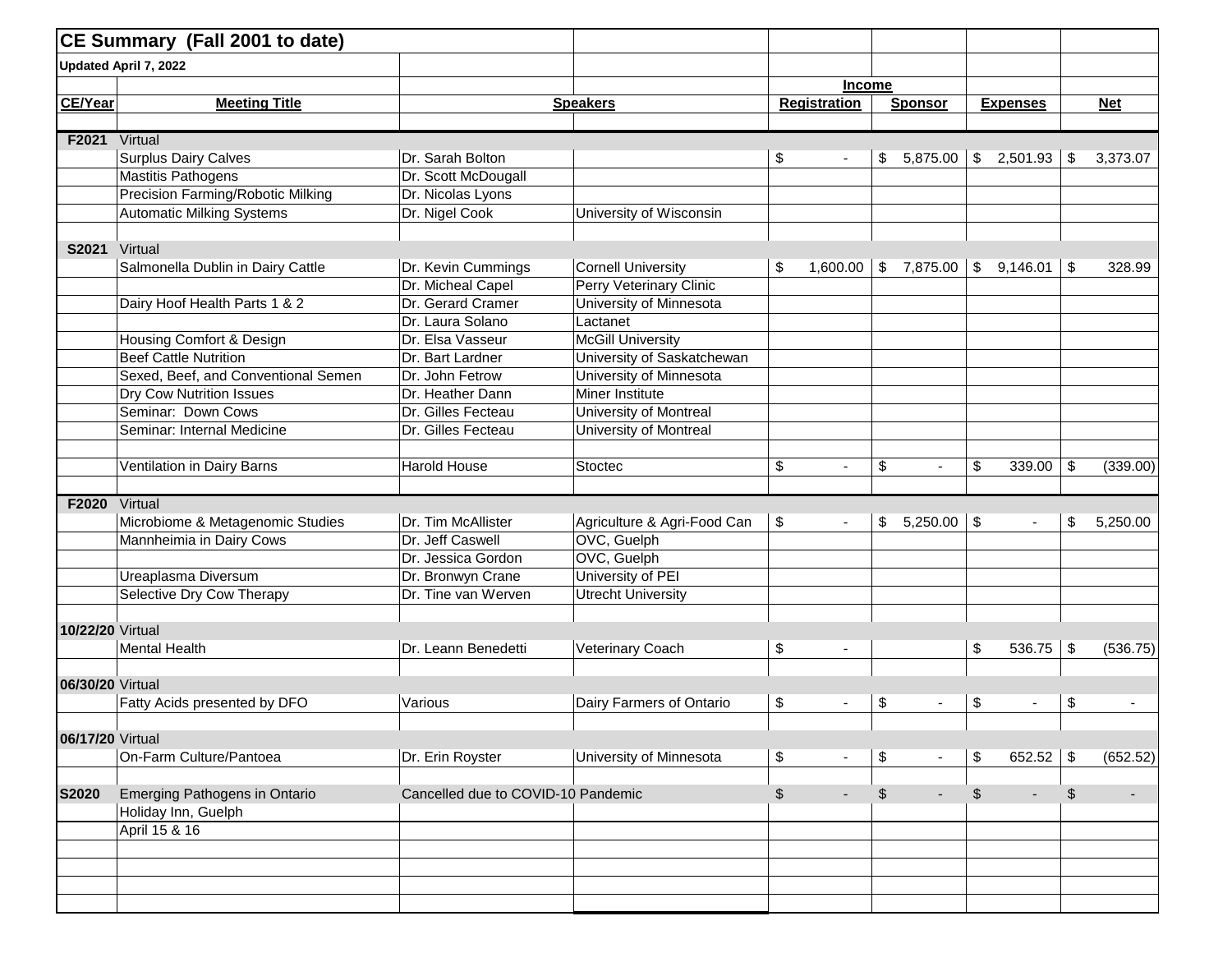| <b>CE/Year</b> | <b>Meeting Title</b>                      | <b>Speakers</b>                                   |                                | <b>Registration</b> | <b>Sponsor</b> | <b>Expenses</b>                     |                                              | <b>Net</b> |             |
|----------------|-------------------------------------------|---------------------------------------------------|--------------------------------|---------------------|----------------|-------------------------------------|----------------------------------------------|------------|-------------|
| F2019          | Sustainability in the Beef and Dairy      | <b>Wednesday Evening:</b>                         |                                |                     | 8,005.00       | \$20,150.00                         | \$22,365.75                                  | \$         | 5,789.25    |
|                | Industries                                | John Jamieson                                     | Can. Centre for Food Integrity |                     |                |                                     |                                              |            |             |
|                | Holiday Inn, Guelph                       | Dr. Marina von Keyserlingk U. of British Columbia |                                |                     |                |                                     |                                              |            |             |
|                | November 20 & 21                          | Dr. Kim Lambert                                   | CVO                            |                     |                |                                     |                                              |            |             |
|                |                                           | Thursday:                                         |                                |                     |                |                                     |                                              |            |             |
|                |                                           | Dr. Kelly Barratt                                 | <b>DFO</b>                     |                     |                |                                     |                                              |            |             |
|                |                                           | Dr. Alison Van Eenennaam University of Cal-Davis  |                                |                     |                |                                     |                                              |            |             |
|                |                                           | Dr. Marina von Keyserlingk U. of British Columbia |                                |                     |                |                                     |                                              |            |             |
|                |                                           | Dr. Dan Shock                                     | <b>ACER Consulting</b>         |                     |                |                                     |                                              |            |             |
|                |                                           | Dr. Cynthia Miltenburg                            | <b>OMAFRA</b>                  |                     |                |                                     |                                              |            |             |
|                |                                           | Dr. Derek Haley                                   | U of G                         |                     |                |                                     |                                              |            |             |
|                |                                           |                                                   |                                |                     |                |                                     |                                              |            |             |
| S2019          | Utilizing Emerging Reproductive Montoring | <b>Wednesday Evening:</b>                         |                                |                     |                |                                     | \$ 13,240.00 \$ 16,000.00 \$ 23,459.34 \$    |            | 5,780.66    |
|                | Technologies in Practice                  | Dr. Julio Giordano                                | <b>Cornell University</b>      |                     |                |                                     |                                              |            |             |
|                | Holiday Inn, Guelph                       | Dr. Stephen LeBlanc                               | OVC, U of G                    |                     |                |                                     |                                              |            |             |
|                | May 1 & 2                                 | Thursday:                                         |                                |                     |                |                                     |                                              |            |             |
|                |                                           | Deborah Vanberkel                                 | U of G                         |                     |                |                                     |                                              |            |             |
|                | What's New in Health and Reproduction     | Briana Hagan                                      | $U$ of $G$                     |                     |                |                                     |                                              |            |             |
|                | in Practice                               | Brian Morton                                      | <b>GEA</b>                     |                     |                |                                     |                                              |            |             |
|                |                                           | Nick Vink                                         | <b>Norwell Dairy</b>           |                     |                |                                     |                                              |            |             |
|                |                                           | Robyn Walsh                                       | <b>Grand River Robotics</b>    |                     |                |                                     |                                              |            |             |
|                |                                           | Dr. Ewen Ferguson                                 | Canwest DHI                    |                     |                |                                     |                                              |            |             |
|                |                                           | Jeromy Ten Hag                                    | Canwest DHI                    |                     |                |                                     |                                              |            |             |
|                |                                           | Dr. John Mee                                      | Ireland                        |                     |                |                                     |                                              |            |             |
|                |                                           | Dr. Stephen LeBlanc                               | OVC, U of G                    |                     |                |                                     |                                              |            |             |
|                |                                           | Dr. Julio Giordo                                  | <b>Cornell University</b>      |                     |                |                                     |                                              |            |             |
|                |                                           | Dr. John Mee                                      | Ireland                        |                     |                |                                     |                                              |            |             |
|                |                                           |                                                   |                                |                     |                |                                     |                                              |            |             |
| F2018          | <b>Industry Updates</b>                   | <b>Wednesday Evening:</b>                         |                                |                     |                |                                     | $$18,095.00 $21,850.00 $35,815.03 $7,379.97$ |            |             |
|                | Holiday Inn, Guelph                       | Dr. Murray Gillies                                | Sussex Vet Services, NB        |                     |                |                                     |                                              |            |             |
|                | November 14 & 15                          | Dr. Nathan Erickson                               | Western College, SK            |                     |                |                                     |                                              |            |             |
|                |                                           | Corey Campbell                                    | <b>OMAFRA</b>                  |                     |                |                                     |                                              |            |             |
|                |                                           | Thursday:                                         |                                |                     |                |                                     |                                              |            |             |
|                | Preventing and Treating the Unhappy Cow   | Dr. Steven Roche                                  | <b>ACER Consulting</b>         |                     |                |                                     |                                              |            |             |
|                |                                           | Dr. Andre Desrochers                              | <b>University of Montreal</b>  |                     |                |                                     |                                              |            |             |
|                |                                           | Dr. Nigel Cook                                    | University of Wisconsin-Mad.   |                     |                |                                     |                                              |            |             |
|                |                                           | Dr. Scott Weese                                   | OVC, U of G                    |                     |                |                                     |                                              |            |             |
|                |                                           |                                                   |                                |                     |                |                                     |                                              |            |             |
| S2018          | Natl. Mastitis Council (NMC) Regional Mtg | <b>Short Courses</b>                              | Profit/loss split between      | $\mathbb{S}$        |                | 55,177.52 \$ 52,656.00 \$ 71,867.95 |                                              |            | \$35,965.57 |
|                | University of Guelph                      | Evening Banquet                                   | three partners.                |                     |                |                                     | (OABP's Share)                               |            | \$11,988.52 |
|                | June 20, 21, 22                           | Formal Speaker Program                            |                                |                     |                |                                     |                                              |            |             |
|                | Meeting Partners: NMC, DFO, OABP          | Wine & Cheese                                     |                                |                     |                |                                     |                                              |            |             |
|                |                                           | <b>Bus Tour</b>                                   |                                |                     |                |                                     |                                              |            |             |
|                |                                           |                                                   |                                |                     |                |                                     |                                              |            |             |
| F2017          | <b>Calf Updates</b>                       | <b>Wednesday Evening:</b>                         |                                | $\mathbb{S}$        | 14,590.00      | \$17,600.00 \$29,430.81             |                                              | - \$       | 2,759.19    |
|                | Holiday Inn, Guelph                       | Dr. Derek Foster                                  | North Carolina State U.        |                     |                |                                     |                                              |            |             |
|                | November 8 & 9                            | Jan Ziemerink                                     | Forster-Technik                |                     |                |                                     |                                              |            |             |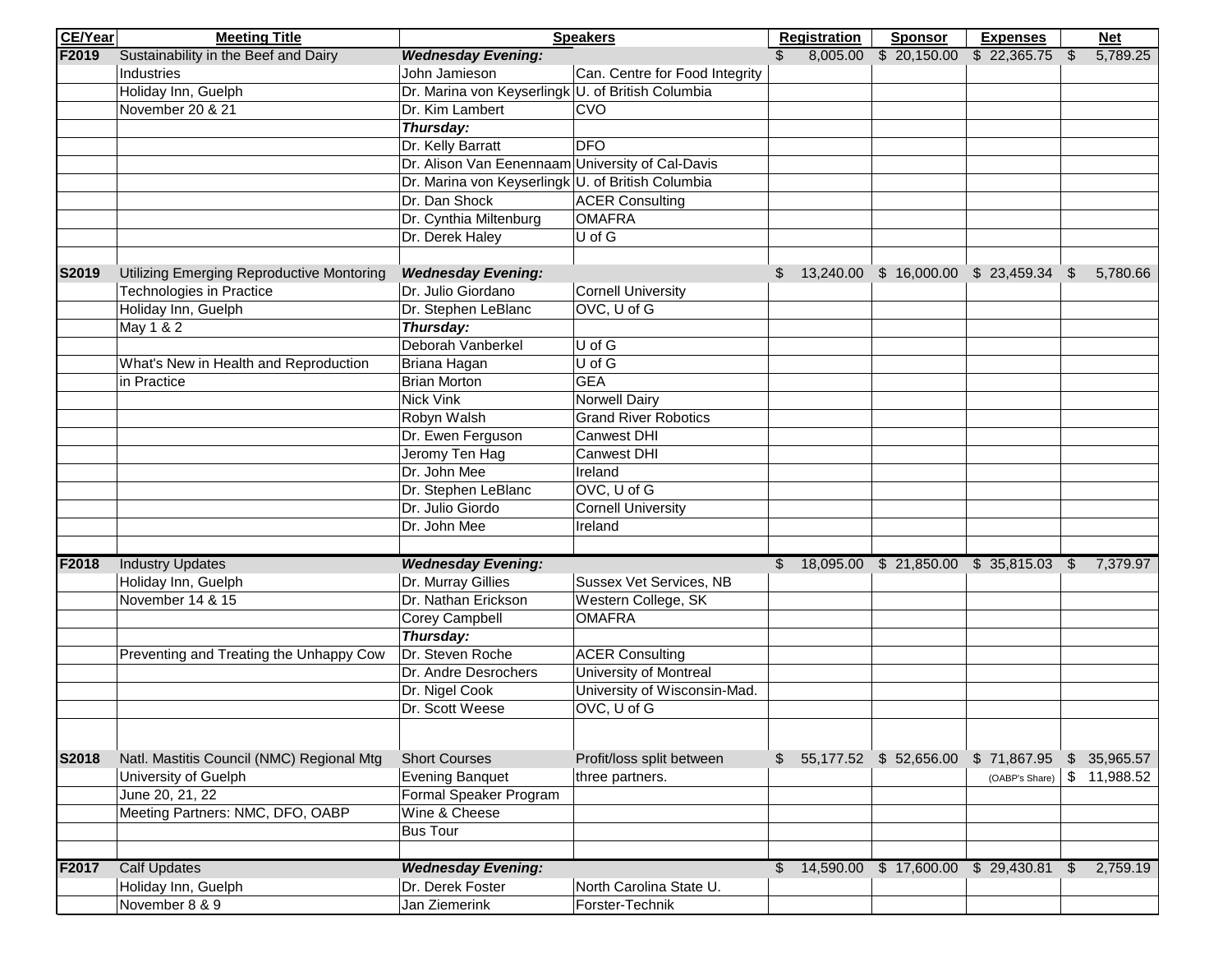| <b>CE/Year</b> | <b>Meeting Title</b>                        |                                                 | <b>Speakers</b>                |    | <b>Registration</b> | <b>Sponsor</b> | <b>Expenses</b>                                    |              | <b>Net</b> |
|----------------|---------------------------------------------|-------------------------------------------------|--------------------------------|----|---------------------|----------------|----------------------------------------------------|--------------|------------|
|                |                                             | Thursday:                                       |                                |    |                     |                |                                                    |              |            |
|                | Using Technology for Improved Health        | Dr. Kelly Barratt                               | <b>DFO</b>                     |    |                     |                |                                                    |              |            |
|                | and Performance                             | Dr. Rick Funston                                | University of Nebraska         |    |                     |                |                                                    |              |            |
|                |                                             | Muayad Tarabain                                 | Hydro One                      |    |                     |                |                                                    |              |            |
|                |                                             | Jack Rodenburg                                  | DairyLogix                     |    |                     |                |                                                    |              |            |
|                |                                             | Dr. Mike Brouk                                  | <b>Kansas State University</b> |    |                     |                |                                                    |              |            |
|                |                                             | Don Anderson                                    | Quality Milk Mgmt, NB          |    |                     |                |                                                    |              |            |
|                | Focus On Calves                             | Thursday - Vet Tech Program:                    |                                | \$ | $3,060.00$ \ \$     | $\sim$         | \$2,754.51                                         | -\$          | 305.49     |
|                |                                             | Jan Ziemerink                                   | Forster-Technik                |    |                     |                |                                                    |              |            |
|                |                                             | Dr. Derek Foster                                | North Carolina State U.        |    |                     |                |                                                    |              |            |
|                |                                             | Dr. Thomas Veens                                | <b>Heartland Vet Services</b>  |    |                     |                |                                                    |              |            |
|                |                                             | Laura Schuurman                                 | <b>Summitholm Holsteins</b>    |    |                     |                |                                                    |              |            |
|                |                                             | Dr. Tim Blackwell                               | <b>OMAFRA</b>                  |    |                     |                |                                                    |              |            |
|                |                                             | Rachel Genora                                   | <b>Heartland Vet Services</b>  |    |                     |                |                                                    |              |            |
|                |                                             |                                                 |                                |    |                     |                |                                                    |              |            |
| S2017          | No Title                                    | <b>Wednesday Evening:</b>                       |                                |    |                     |                | $$19,840.00 \$13,132.78 \$39,316.40 \$ (6,343.62)$ |              |            |
|                | Delta Hotel, Guelph                         | Dr. Trevor DeVries                              | Animal Biosciences, U of G     |    |                     |                |                                                    |              |            |
|                | April 25 & 26                               | Dr. Curtis Gooch                                | <b>Cornell University</b>      |    |                     |                |                                                    |              |            |
|                |                                             | Dr. Francesca Malchiodi                         | Animal Biosciences, U of G     |    |                     |                |                                                    |              |            |
|                |                                             | Thursday:                                       |                                |    |                     |                |                                                    |              |            |
|                |                                             | Dr. Gerard Cramer                               | University of Minnesota        |    |                     |                |                                                    |              |            |
|                |                                             | Dr. Curtis Gooch                                | <b>Cornell University</b>      |    |                     |                |                                                    |              |            |
|                |                                             | Dr. Meagan King                                 | Animal Biosciences, U of G     |    |                     |                |                                                    |              |            |
|                |                                             | Dr. Rachel Coon                                 | Animal Biosciences, U of G     |    |                     |                |                                                    |              |            |
|                |                                             | Dr. Michael Steele                              | University of Alberta          |    |                     |                |                                                    |              |            |
|                |                                             | Dr. Andria Jones-Bitton                         | OVC, U of G                    |    |                     |                |                                                    |              |            |
|                |                                             | Dr. Stephanie Croyle                            | OVC, U of G                    |    |                     |                |                                                    |              |            |
|                |                                             | Dr. Dave Renaud                                 | OVC, U of G                    |    |                     |                |                                                    |              |            |
|                |                                             | Dr. Catalina Medrano                            | OVC, U of G                    |    |                     |                |                                                    |              |            |
|                |                                             |                                                 |                                |    |                     |                |                                                    |              |            |
| F2016          | Calf Health Programs in Veterinary Practice | <b>Wednesday Evening:</b>                       |                                |    |                     |                | 15,390.00 \$ 18,800.00 \$ 30,027.81                | $\mathbb{S}$ | 4,162.19   |
|                | Holiday Inn, Guelph                         | Dr. Sam Leadley                                 | Attica Veterinary Services, NY |    |                     |                |                                                    |              |            |
|                | November 16 & 17                            | Dr. Trevor DeVries                              | $\overline{\bigcup_{i}$ of G   |    |                     |                |                                                    |              |            |
|                |                                             | Dr. Charlotte Winder                            | $\overline{\bigcup_{i}$ of G   |    |                     |                |                                                    |              |            |
|                |                                             | Wednesday (Vet Tech Program - held during day): |                                | \$ | $2,870.00$ \ \$     | $\blacksquare$ | \$<br>4,580.80                                     | \$.          | (1,710.80) |
|                | Dairy Calf Health Programs                  | Dr. Sam Leadley                                 | Attica Veterinary Services, NY |    |                     |                |                                                    |              |            |
|                |                                             | Dr. Ken Leslie                                  | OVC - U of G                   |    |                     |                |                                                    |              |            |
|                |                                             | Dr. Jessica Gordon                              | OVC - U of G                   |    |                     |                |                                                    |              |            |
|                |                                             | Dr. Charlotte Winder                            | OVC - U of G                   |    |                     |                |                                                    |              |            |
|                |                                             | Dr. Alice Lee                                   | <b>Cornell University</b>      |    |                     |                |                                                    |              |            |
|                |                                             | Dr. Dave Renaud                                 | OVC - U of G                   |    |                     |                |                                                    |              |            |
|                |                                             | Kathy Zurbrigg/Ann Godkin OMAFRA                |                                |    |                     |                |                                                    |              |            |
|                |                                             | Thursday:                                       |                                |    |                     |                |                                                    |              |            |
|                | <b>Opportunities in Veterinary Practice</b> | Dr. Sam Leadley                                 | Attica Veterinary Services, NY |    |                     |                |                                                    |              |            |
|                |                                             | Dr. Ken Nordlund                                | University of Wisconsin        |    |                     |                |                                                    |              |            |
|                |                                             | Dr. Dave Renaud                                 | <b>OVC</b>                     |    |                     |                |                                                    |              |            |
|                |                                             | Dr. Kelly Barratt                               | <b>DFO</b>                     |    |                     |                |                                                    |              |            |
|                |                                             | Dr. Pat Gorden                                  | Iowa State University          |    |                     |                |                                                    |              |            |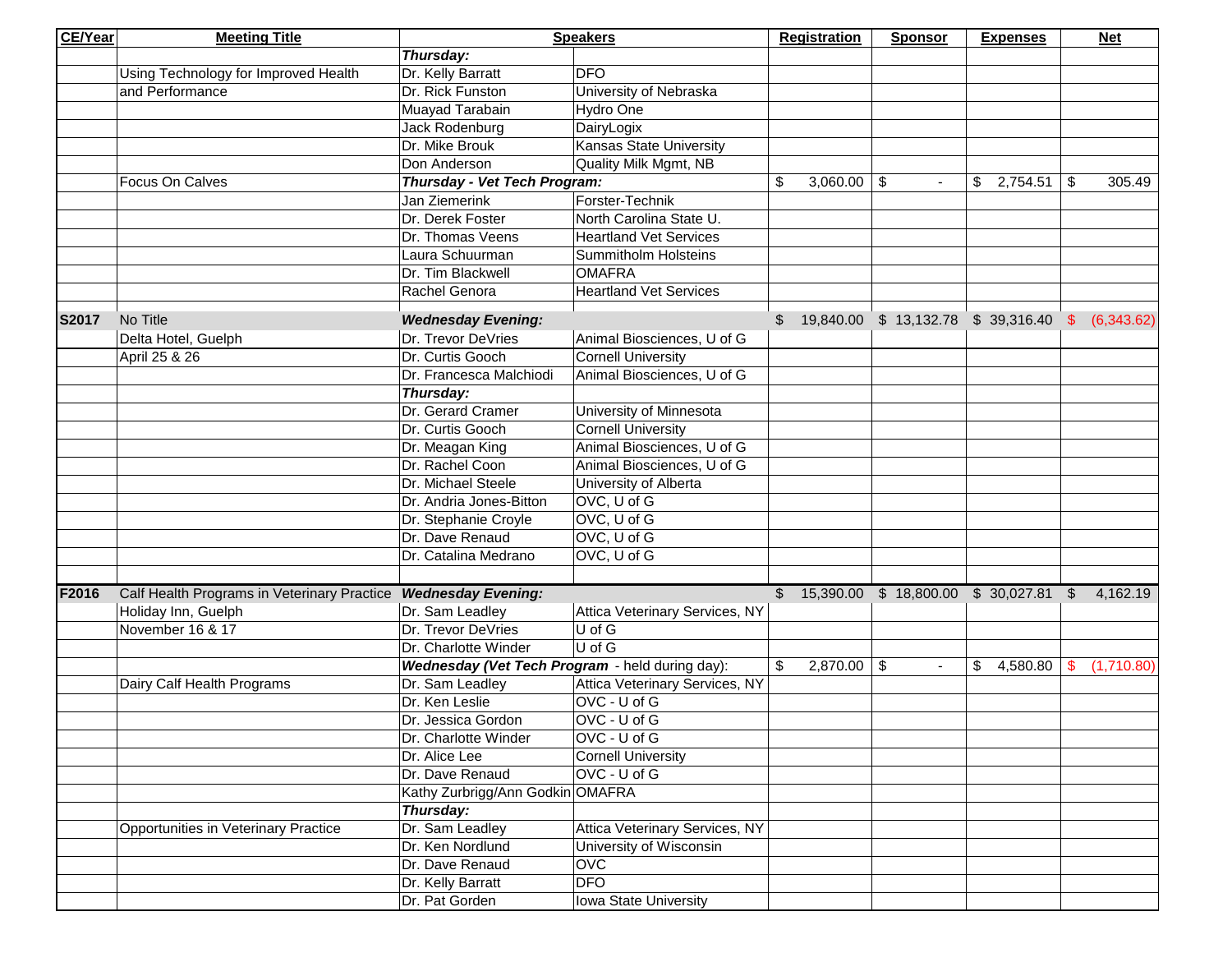| <b>CE/Year</b> | <b>Meeting Title</b>                  |                                                    | <b>Speakers</b>                           | <b>Registration</b> | <b>Sponsor</b> | <b>Expenses</b>                            | <b>Net</b>                                    |
|----------------|---------------------------------------|----------------------------------------------------|-------------------------------------------|---------------------|----------------|--------------------------------------------|-----------------------------------------------|
|                |                                       | Dr. Paul Virkler                                   | <b>Quality Milk Production Services</b>   |                     |                |                                            |                                               |
| S2016          | No Title                              | <b>Wednesday Evening:</b>                          |                                           |                     |                | $$14,752.95$ $$12,900.00$ $$28,685.11$ $$$ | (1,032.16)                                    |
|                | Delta Hotel, Guelph                   | Al Mussell                                         | Agri-Food Economic Systems                |                     |                |                                            | (\$0 to OABA)                                 |
|                |                                       | George MacNaughton                                 | <b>DFO</b>                                |                     |                |                                            |                                               |
|                |                                       | Thursday:                                          |                                           |                     |                |                                            |                                               |
|                |                                       | Dr. Paul Fricke                                    | University of Wisconsin                   |                     |                |                                            |                                               |
|                |                                       | Doug Hubby                                         | <b>DSM</b>                                |                     |                |                                            |                                               |
|                |                                       | <b>Grad Student Presentations</b>                  |                                           |                     |                |                                            |                                               |
|                |                                       | <b>Mike Draper</b>                                 | <b>OMAFRA</b>                             |                     |                |                                            |                                               |
|                |                                       | <b>Christine Baes</b>                              | University of Guelph                      |                     |                |                                            |                                               |
|                |                                       | Jean Szkotnicki                                    | <b>CAHI</b>                               |                     |                |                                            |                                               |
|                |                                       | Laura Beverage                                     | Farm & Food Care                          |                     |                |                                            |                                               |
|                |                                       | Michael Overton                                    | Elanco                                    |                     |                |                                            |                                               |
|                |                                       |                                                    |                                           |                     |                |                                            |                                               |
| F2015          | No Title                              | <b>Wednesday Evening:</b>                          |                                           |                     |                |                                            | $$16,290.00 $22,574.78 $28,500.00 $10,364.78$ |
|                | Holiday Inn, Guelph                   | Dr. David Leger                                    | Public Health Ag. Of Canada               |                     |                |                                            |                                               |
|                |                                       | Dr. Ken Leslie                                     | Pop Med, U of G                           |                     |                |                                            |                                               |
|                |                                       | Dr. Reynold Bergen                                 | <b>Beef Cattle Research Council</b>       |                     |                |                                            |                                               |
|                |                                       | Dr. Keith Sterner                                  | Sterner Vet Services, MI                  |                     |                |                                            |                                               |
|                |                                       | Thursday (Vet Program):                            |                                           |                     |                |                                            |                                               |
|                |                                       | Dr. Kelly Barratt                                  | <b>DFO</b>                                |                     |                |                                            |                                               |
|                |                                       | Dr. David Kelton                                   | Pop Med, U of G                           |                     |                |                                            |                                               |
|                |                                       | Dr. Nigel Cook                                     | University of Wisconsin                   |                     |                |                                            |                                               |
|                |                                       | OVC Student Case Comp.                             |                                           |                     |                |                                            |                                               |
|                |                                       | Dr. Marcia Endres                                  | University of Minnesota                   |                     |                |                                            |                                               |
|                |                                       | Panel: Drs. Rich Devos, Phil Meadows, Kyle Steeves |                                           |                     |                |                                            |                                               |
|                | Skills For Your Role in Cattle Health | Thursday (Vet Tech Program):                       |                                           |                     |                |                                            |                                               |
|                | Programs                              | Dr. Dave Renaud                                    | OVC, U of G                               |                     |                |                                            |                                               |
|                |                                       | Alexandra Watters                                  | OVC, U of G                               |                     |                |                                            |                                               |
|                |                                       | Dr. Kelly Barratt                                  | <b>Heartland Vet Services</b>             |                     |                |                                            |                                               |
|                |                                       | Jennifer Zoethout                                  | AHL, Guelph                               |                     |                |                                            |                                               |
|                |                                       | Dr. Ann Godkin                                     | <b>OMAFRA</b>                             |                     |                |                                            |                                               |
|                |                                       | Dr. Jocelyn Jansen                                 | <b>OMAFRA</b>                             |                     |                |                                            |                                               |
|                |                                       | Dr. Dave Kelton                                    | Pop Med, U of G                           |                     |                |                                            |                                               |
|                |                                       | Dr. Clem Nash                                      | OVC, U of G / Novus Intl                  |                     |                |                                            |                                               |
|                |                                       | Melanie Quist-Moyer                                | <b>Canwest DHI</b>                        |                     |                |                                            |                                               |
|                |                                       | Kayleigh McIntyre                                  | <b>Heartland Vet Services</b>             |                     |                |                                            |                                               |
|                |                                       | Panel: Drs. Rich Devos, Phil Meadows, Kyle Steeves |                                           |                     |                |                                            |                                               |
|                |                                       |                                                    |                                           |                     |                |                                            |                                               |
| S2015          | New Solutions for Old Problems        | <b>Wednesday Evening:</b>                          |                                           |                     |                | \$ 17,880.00 \$ 17,653.80 \$ 25,575.18 \$  | 9,958.62                                      |
|                | Evening Sponsor (1/2) - Zinpro plus   | Dr. Daryl Kleinschmit                              | Zinpro                                    |                     |                |                                            | (\$4,979.31 to OABA)                          |
|                | speaker sponsorship by Lely           | Mark Rose                                          | Lely                                      |                     |                |                                            |                                               |
|                |                                       | Thursday:                                          |                                           |                     |                |                                            |                                               |
|                | Delta Hotel, Guelph                   | Dr. Adam Lock                                      | Michigan State<br>University of Minnesota |                     |                |                                            |                                               |
|                |                                       | Dr. Sandra Godden                                  |                                           |                     |                |                                            |                                               |
|                |                                       | Dr. Cynthia Miltenburg<br>Dr. Elise Tatone         | <b>Grad Student</b>                       |                     |                |                                            |                                               |
|                |                                       |                                                    | <b>Grad Student</b>                       |                     |                |                                            |                                               |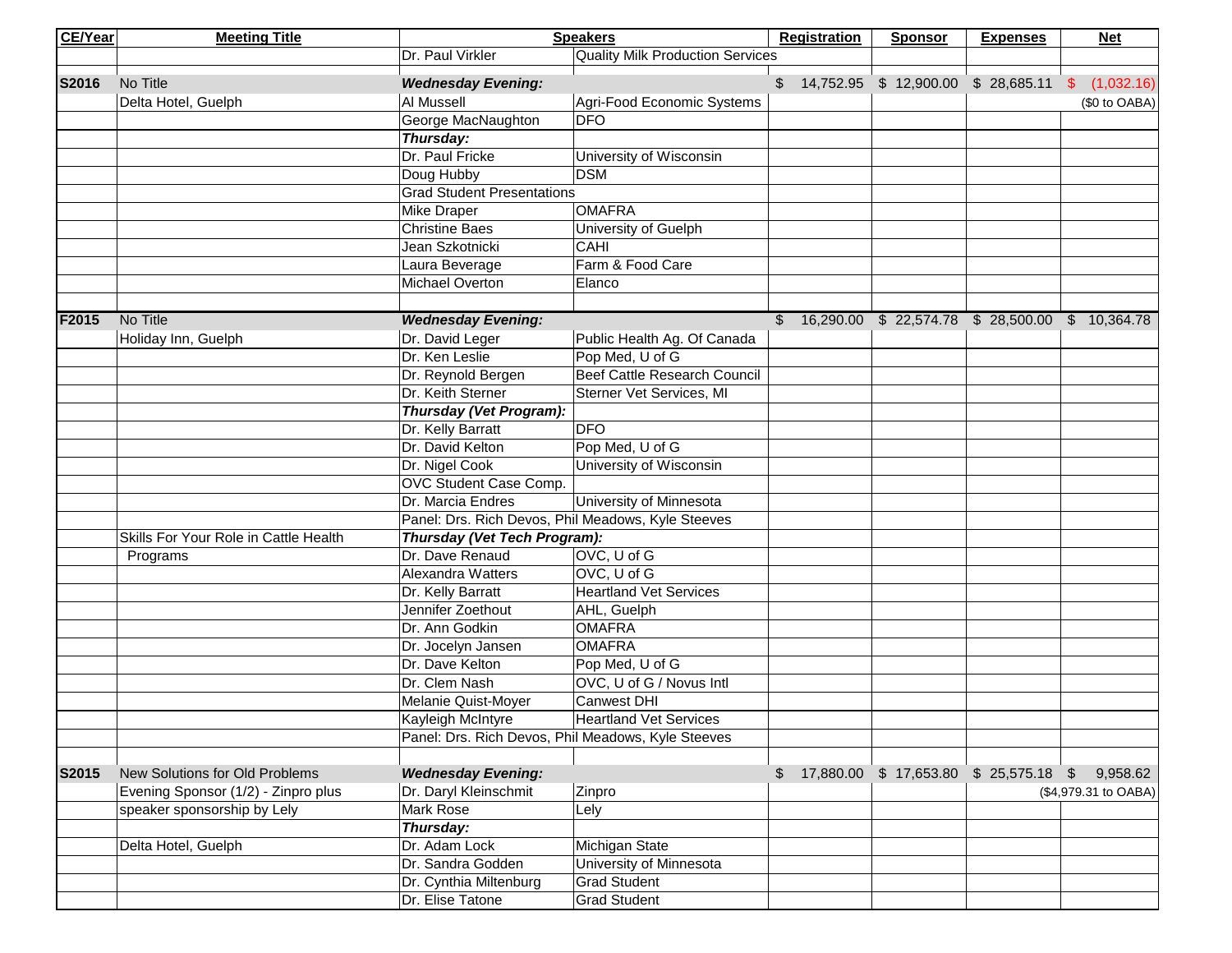| <b>CE/Year</b> | <b>Meeting Title</b>                  |                              | <b>Speakers</b>                      | <b>Registration</b>                                 | <b>Sponsor</b> | <b>Expenses</b> | <b>Net</b>           |
|----------------|---------------------------------------|------------------------------|--------------------------------------|-----------------------------------------------------|----------------|-----------------|----------------------|
|                |                                       | Dr. Todd Duffield            | Pop Med, U of G                      |                                                     |                |                 |                      |
|                |                                       | Maria Leal                   | ProAction                            |                                                     |                |                 |                      |
|                |                                       | Morgan Overvest              | <b>Grad Student</b>                  |                                                     |                |                 |                      |
|                |                                       | Francesca Malchiodi          | <b>Grad Student</b>                  |                                                     |                |                 |                      |
|                |                                       | Dr. Daryl Kleinschmit        | Zinpro                               |                                                     |                |                 |                      |
|                |                                       |                              |                                      |                                                     |                |                 |                      |
| F2014          | Improving Your KTT / Dairy Vets and   | <b>Wednesday Evening:</b>    |                                      | $$26,185.00 $21,348.00 $38,164.87 $9,368.13$        |                |                 |                      |
|                | Animal Welfare: Signals, Audits, and  | Dr. Steven Roche             | <b>Acer Consulting</b>               |                                                     |                |                 |                      |
|                | More                                  | Dr. Jim Reynolds             | <b>Western University</b>            |                                                     |                |                 |                      |
|                |                                       | Dr. Bert van Niejenhuis      | The Netherlands                      |                                                     |                |                 |                      |
|                | Delta Hotel, Guelph                   | Thursday (Vet Program):      |                                      |                                                     |                |                 |                      |
|                |                                       | Dr. Bert van Niejenhuis      | The Netherlands                      |                                                     |                |                 |                      |
|                |                                       | Dr. Jim Reynolds             | <b>Western University</b>            |                                                     |                |                 |                      |
|                |                                       | Dr. Eugene Janzen            | University of Calgary                |                                                     |                |                 |                      |
|                |                                       | <b>Student Case Comp</b>     |                                      |                                                     |                |                 |                      |
|                |                                       | Dr. Hans Coetzee             | Iowa State                           |                                                     |                |                 |                      |
|                |                                       | Round Table                  | <b>Welfare Evaluations/Standards</b> |                                                     |                |                 |                      |
|                | Improving Your Role in Cattle Disease | Thursday (Vet Tech Program): |                                      |                                                     |                |                 |                      |
|                | Diagnosis                             | Dr. Eugene Janzen            | University of Calgary                |                                                     |                |                 |                      |
|                |                                       | Dr. Shannon Meadows          | Pop Med, U of G                      |                                                     |                |                 |                      |
|                |                                       | Dr. Tim Henshaw              | EastGen                              |                                                     |                |                 |                      |
|                |                                       | Dr. Jim Reynolds             | <b>Western University</b>            |                                                     |                |                 |                      |
|                |                                       | Dr. David Kelton             | Pop Med, U of G                      |                                                     |                |                 |                      |
|                |                                       | Dr. Steven Roche             | <b>Acer Consulting</b>               |                                                     |                |                 |                      |
|                |                                       | To AHL - Pathology Wet Lab   |                                      |                                                     |                |                 |                      |
|                |                                       |                              |                                      |                                                     |                |                 |                      |
| S2014          | Record Profits From Record-Keeping    | <b>Wednesday Evening:</b>    |                                      | \$ 19,900.00 \$ 20,681.87 \$ 28,313.17 \$ 12,268.70 |                |                 |                      |
|                | Evening Sponsor: CanWest DHI          | Dr. Steve Eicker             | King Ferry, NY                       |                                                     |                |                 | (\$6,134.35 to OABA) |
|                |                                       | Dr. Henry Ceelen             | Rideau-St Lawrence Vet               |                                                     |                |                 |                      |
|                | Delta Hotel, Guelph                   | Devin Brennan                | Ocresco & Assoc.                     |                                                     |                |                 |                      |
|                |                                       | Thursday (Vet Program):      |                                      |                                                     |                |                 |                      |
|                |                                       | Dr. Dennis Buckmaster        | <b>Purdue University</b>             |                                                     |                |                 |                      |
|                |                                       | Dr. Steve Eicker             | King Ferry, NY                       |                                                     |                |                 |                      |
|                |                                       | <b>Clemence Nash</b>         | Grad Student, U of G                 |                                                     |                |                 |                      |
|                |                                       | Dr. Terri Ollivett           | Grad Student, U of G                 |                                                     |                |                 |                      |
|                |                                       | Dr. Rodrigo Bicalho          | <b>Cornell University</b>            |                                                     |                |                 |                      |
|                |                                       | Dr. Stephen LeBlanc          | U of Guelph                          |                                                     |                |                 |                      |
|                |                                       | Dr. Meoldie Chan             | Zoetis                               |                                                     |                |                 |                      |
|                |                                       | Christina Crowley            | Holstein Canada                      |                                                     |                |                 |                      |
|                |                                       | Kelly Nichols                | Grad Student, U of G                 |                                                     |                |                 |                      |
|                |                                       | Dr. Herman Barkema           | University of Calgary                |                                                     |                |                 |                      |
|                |                                       |                              |                                      |                                                     |                |                 |                      |
| F 2013         | Issues In Our Industry: Adapting For  | <b>Wednesday Evening:</b>    |                                      | $$11,139.90$ $$21,733.27$ $$26,173.04$ $$$          |                |                 | 6,700.13             |
|                | <b>Success</b>                        | Dr. David Kelton             | U of Guelph                          |                                                     |                |                 |                      |
|                | Evening Sponsor: Johnes Program       | Dr. Peter Orpin              | Park Veterinary Group, UK            |                                                     |                |                 |                      |
|                | Holiday Inn, Guelph                   | Dr. Michael Collins          | University of Wisconsin-Mad          |                                                     |                |                 |                      |
|                |                                       | Thursday (Vet Program):      |                                      |                                                     |                |                 |                      |
|                |                                       | Dr. Jennifer Walker          | Dean Foods                           |                                                     |                |                 |                      |
|                |                                       |                              |                                      |                                                     |                |                 |                      |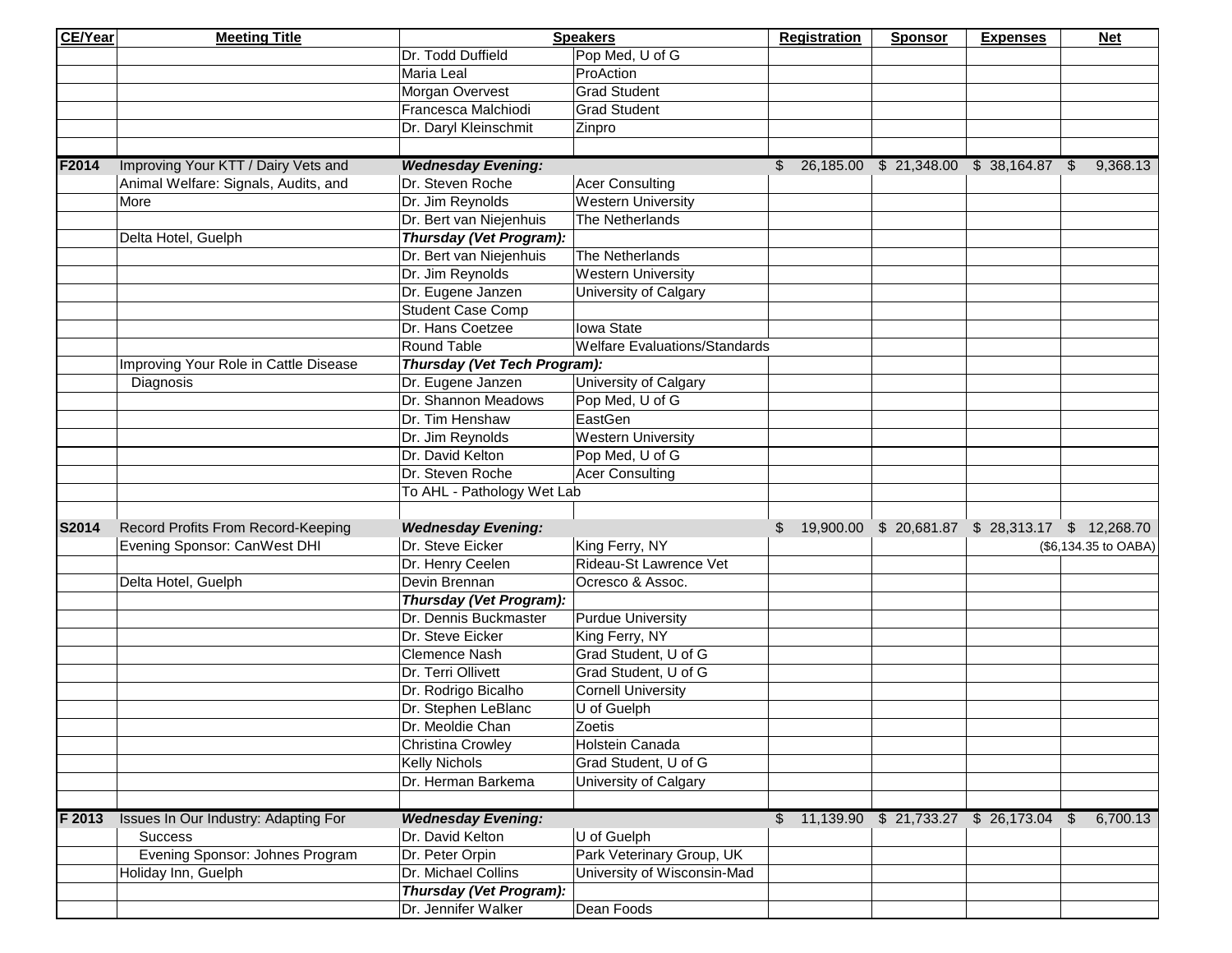| <b>CE/Year</b> | <b>Meeting Title</b>                       |                              | <b>Speakers</b>                | <b>Registration</b>                    | <b>Sponsor</b> | <b>Expenses</b> | <b>Net</b>                                          |
|----------------|--------------------------------------------|------------------------------|--------------------------------|----------------------------------------|----------------|-----------------|-----------------------------------------------------|
|                |                                            | Dr. Michael Apley            | Kansas State University        |                                        |                |                 |                                                     |
|                |                                            | Maria Leal                   | <b>DFO</b>                     |                                        |                |                 |                                                     |
|                |                                            | Dr. Peter Orpin              | Park Veterinary Group, UK      |                                        |                |                 |                                                     |
|                |                                            | Dr. Sarah Wagner             | North Dakota State             |                                        |                |                 |                                                     |
|                |                                            | <b>Rory Demetrioff</b>       | <b>OAVT</b>                    |                                        |                |                 |                                                     |
|                |                                            | <b>Panel Discussion</b>      | Use of Vet Techs               |                                        |                |                 |                                                     |
|                |                                            | Thursday (Vet Tech Program): |                                |                                        |                |                 |                                                     |
|                |                                            | Dr. Sarah Wagner             | North Dakota State             |                                        |                |                 |                                                     |
|                |                                            | Dr. Peter Orpin              | Park Veterinary Group, UK      |                                        |                |                 |                                                     |
|                |                                            | Dr. Ann Godkin               | <b>OMAF</b>                    |                                        |                |                 |                                                     |
|                |                                            | Dr. Jennifer Walker          | Dean Foods                     |                                        |                |                 |                                                     |
|                |                                            | Dr. Neil Anderson            | <b>OMAF</b>                    |                                        |                |                 |                                                     |
|                |                                            | Dr. Jeff Rau                 | University of Guelph           |                                        |                |                 |                                                     |
|                |                                            | Dr. Jim Fairles              | Lab Services, U of G           |                                        |                |                 |                                                     |
|                |                                            |                              |                                |                                        |                |                 |                                                     |
| S 2013         | Young Sherlock at the Dairy: Unleashing    | <b>Wednesday Evening:</b>    |                                |                                        |                |                 | \$ 21,455.00 \$ 18,451.21 \$ 29,196.46 \$ 10,709.75 |
|                | The Potential                              | Dr. Bill Weiss               | <b>Ohio State University</b>   |                                        |                |                 | (\$5,354.88 to OABA)                                |
|                | Evening Sponsor: Novus Int'l               | Dr. Lori Vickers             | Novus International            |                                        |                |                 |                                                     |
|                | Holiday Inn, Guelph                        | Dr. Gordie Jones             | Wisconsin                      |                                        |                |                 |                                                     |
|                |                                            | Thursday:                    |                                |                                        |                |                 |                                                     |
|                |                                            | Dr. Alex Bach                | IRTA, Spain                    |                                        |                |                 |                                                     |
|                |                                            | Dr. Lance Baumgard           | Iowa State University          |                                        |                |                 |                                                     |
|                |                                            | Dr. Heather Dann             | Miner Institute                |                                        |                |                 |                                                     |
|                |                                            | Agri-Business Research       | 3 company presentations        |                                        |                |                 |                                                     |
|                |                                            |                              |                                |                                        |                |                 |                                                     |
| F 2012         | Vet Practice in Evolution: Adapting To The | Wednesday a.m.:              |                                | \$ 14,760.00 \$ 18,452.92 \$ 30,159.54 |                |                 | 3,053.38<br>\$                                      |
|                | High Tech World                            | Farm Tour via Bus            |                                |                                        |                |                 |                                                     |
|                | Holiday Inn, Guelph                        | <b>Wednesday Evening:</b>    |                                |                                        |                |                 |                                                     |
|                |                                            | Dr. Neil Anderson            | <b>OMAFRA</b>                  |                                        |                |                 |                                                     |
|                |                                            | Dr. Jeff Durkin              | AfiMilk                        |                                        |                |                 |                                                     |
|                |                                            | Dr. Earl Aalseth             | Dairy Consulting               |                                        |                |                 |                                                     |
|                |                                            | Thursday:                    |                                |                                        |                |                 |                                                     |
|                |                                            | Dr. Jeff Bewley              | University of Kentucky         |                                        |                |                 |                                                     |
|                |                                            | <b>Ben Smink</b>             | Lely                           |                                        |                |                 |                                                     |
|                |                                            | Jack Rodenburg               | Dairylogix                     |                                        |                |                 |                                                     |
|                |                                            | Dr. Earl Aalseth             | Dairy Consulting               |                                        |                |                 |                                                     |
|                |                                            | Dr. Richard Smith            | <b>OMAFRA</b>                  |                                        |                |                 |                                                     |
|                |                                            | Dr. Fancisco Rodriguez       | DeLaval                        |                                        |                |                 |                                                     |
|                |                                            |                              |                                |                                        |                |                 |                                                     |
| S 2012         | From Rumination to Procreation             | <b>Tuesday Evening:</b>      |                                | \$ 18,790.00 \$ 16,800.00 \$ 25,874.91 |                |                 | $\sqrt{3}$<br>9,715.06                              |
|                | Holiday Inn, Guelph                        | Dr. Matthew Lucy             | University of Missouri         |                                        |                |                 | (\$4,857.53 to OABA)                                |
|                |                                            | Dr. Jessica Gordon           | U of Guelph                    |                                        |                |                 |                                                     |
|                |                                            | Anne Laarman                 | U of Guelph                    |                                        |                |                 |                                                     |
|                |                                            | Dr. Randy Shaver             | University of Wisconsin-Mad.   |                                        |                |                 |                                                     |
|                |                                            | Wednesday:                   |                                |                                        |                |                 |                                                     |
|                |                                            | Dr. Matthew Lucy             | University of Missouri         |                                        |                |                 |                                                     |
|                |                                            | Dr. Barry Bradford           | <b>Kansas State University</b> |                                        |                |                 |                                                     |
|                |                                            | Agri-Business Research       | 6 company presentations        |                                        |                |                 |                                                     |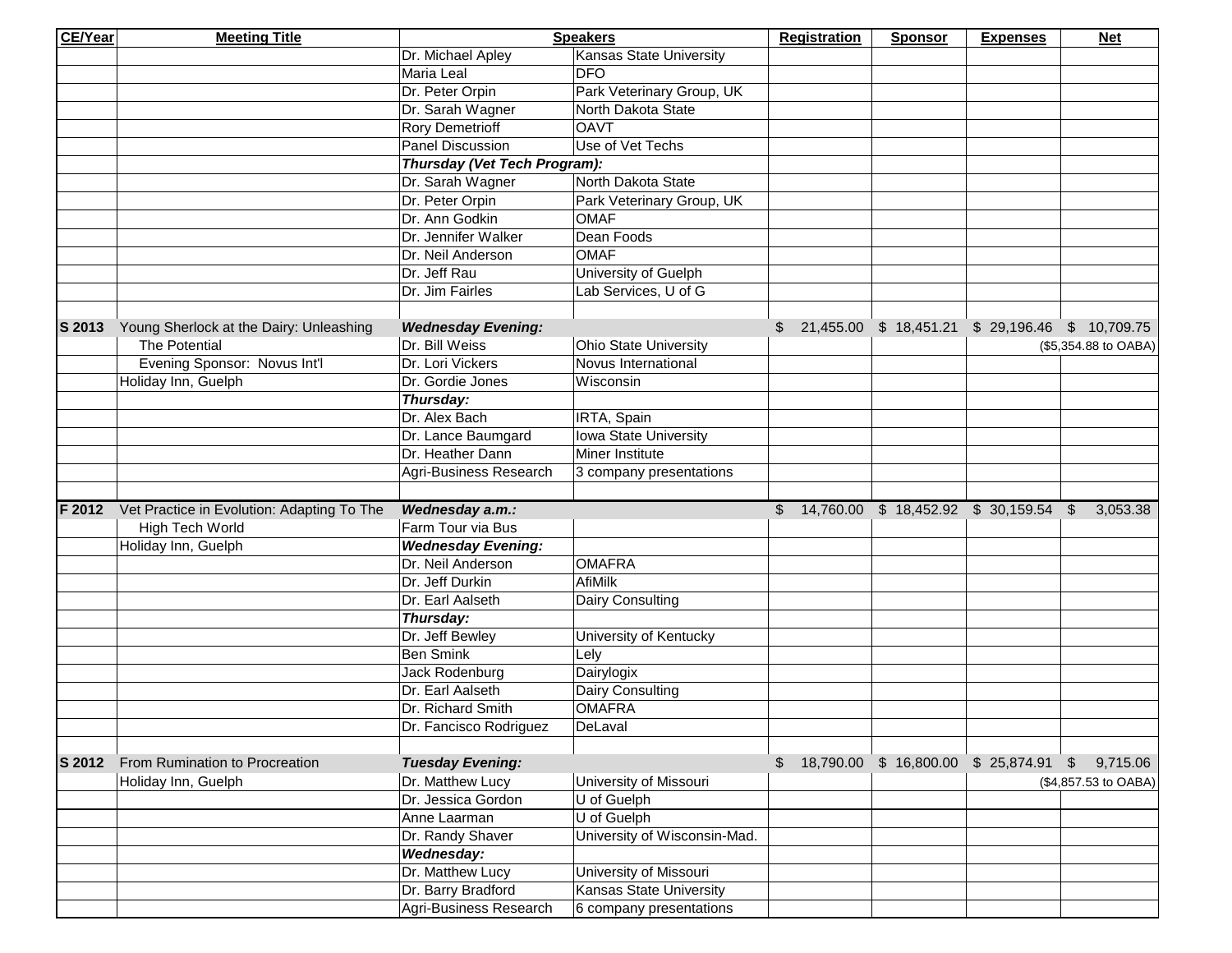| <b>CE/Year</b> | <b>Meeting Title</b>                      |                                   | <b>Speakers</b>                   | <b>Registration</b>                                | <b>Sponsor</b>                                   | <b>Expenses</b> | <b>Net</b>           |
|----------------|-------------------------------------------|-----------------------------------|-----------------------------------|----------------------------------------------------|--------------------------------------------------|-----------------|----------------------|
|                |                                           | Dr. Michael Van Amburgh           | Cornell University                |                                                    |                                                  |                 |                      |
|                |                                           | Dr. Randy Shaver                  | University of Wisconsin-Mad.      |                                                    |                                                  |                 |                      |
|                |                                           |                                   |                                   |                                                    |                                                  |                 |                      |
| F 2011         | Mastitis, Money, Motivation, and More!    | <b>Wednesday Evening:</b>         |                                   | \$ 19,528.37 \$ 17,200.00 \$ 27,544.09 \$ 9,184.28 |                                                  |                 |                      |
|                | Holiday Inn, Guelph                       | Dr. Bonnie Mallard                | U of Guelph                       |                                                    |                                                  |                 |                      |
|                |                                           | Brian Van Doormaal                | Holstein Canada                   |                                                    |                                                  |                 |                      |
|                |                                           | Dr. David Kelton                  | U of Guelph                       |                                                    |                                                  |                 |                      |
|                |                                           | Dr. Theo Lam                      | The Netherlands                   |                                                    |                                                  |                 |                      |
|                |                                           | Thursday:                         |                                   |                                                    |                                                  |                 |                      |
|                |                                           | Dr. Theo Lam                      | The Netherlands                   |                                                    |                                                  |                 |                      |
|                |                                           | Dick Ward                         | <b>Pfizer Animal Health</b>       |                                                    |                                                  |                 |                      |
|                |                                           | Brenda Moslock-Carter             | Keseca Veterinary Clinic, NY      |                                                    |                                                  |                 |                      |
|                |                                           | <b>Bill Grexton</b>               | <b>Canwest DHI</b>                |                                                    |                                                  |                 |                      |
|                |                                           | Charlie Fulton                    | Lab Services, U of G              |                                                    |                                                  |                 |                      |
|                |                                           | Ron Johnson                       | U of Guelph (cgFARAD)             |                                                    |                                                  |                 |                      |
|                |                                           |                                   |                                   |                                                    |                                                  |                 |                      |
| <b>S 2011</b>  | Tools of the Trade                        | <b>Wednesday Evening:</b>         |                                   | \$                                                 | 19,965.00 \$ 17,265.20 \$ 24,049.40 \$ 13,180.80 |                 |                      |
|                | Holiday Inn, Guelph                       | Dr. Rick Grant                    | Miner Institute                   |                                                    |                                                  |                 | (\$6,590.40 to OABA) |
|                |                                           | Dr. Tom Overton                   | <b>Cornell University</b>         |                                                    |                                                  |                 |                      |
|                |                                           | Dr. Mike Brouk                    | Kansas State University           |                                                    |                                                  |                 |                      |
|                |                                           | Thursday:                         |                                   |                                                    |                                                  |                 |                      |
|                |                                           | Dr. Tom Overton                   | <b>Cornell University</b>         |                                                    |                                                  |                 |                      |
|                |                                           | Dr. Greg Penner                   | University of Saskatchewan        |                                                    |                                                  |                 |                      |
|                |                                           | Agri-Business Research            | 6 company presentations           |                                                    |                                                  |                 |                      |
|                |                                           | Dr. Rick Grant                    | Miner Institute                   |                                                    |                                                  |                 |                      |
|                |                                           | Dr. Mike Brouk                    | Kansas State University           |                                                    |                                                  |                 |                      |
|                |                                           | Dr. David Kelton                  | U of Guelph                       |                                                    |                                                  |                 |                      |
|                |                                           | Dr. Todd Duffield                 | U of Guelph                       |                                                    |                                                  |                 |                      |
|                |                                           |                                   |                                   |                                                    |                                                  |                 |                      |
| F 2010         | Advances in Welfare, Pain Mitigation, and | <b>Wednesday Evening:</b>         |                                   | $$12,670.00 $16,750.00 $20,920.05 $8,499.95$       |                                                  |                 |                      |
|                | <b>CQM</b>                                | Alex Hamilton                     | <b>DFO</b>                        |                                                    |                                                  |                 |                      |
|                | Holiday Inn, Guelph                       | Scott Simpson                     | Producer                          |                                                    |                                                  |                 |                      |
|                |                                           | Dr. Kelly Barratt                 | <b>Heartland Veterinarians</b>    |                                                    |                                                  |                 |                      |
|                |                                           | Dr. Jan Shearer                   | Iowa State University             |                                                    |                                                  |                 |                      |
|                |                                           | Thursday:<br>Dr. Chris Church     |                                   |                                                    |                                                  |                 |                      |
|                |                                           |                                   | <b>Tavistock Veterinarians</b>    |                                                    |                                                  |                 |                      |
|                |                                           | <b>Student Case Competition</b>   |                                   |                                                    |                                                  |                 |                      |
|                |                                           | Dr. Hans Coetzee                  | Kansas State University           |                                                    |                                                  |                 |                      |
|                |                                           | <b>Kathy Chesney</b>              | Ayr Physiotherapy                 |                                                    |                                                  |                 |                      |
|                |                                           | Practice Tips:<br>Dr. Reg Clinton |                                   |                                                    |                                                  |                 |                      |
|                |                                           |                                   |                                   |                                                    |                                                  |                 |                      |
|                |                                           | Dr. Neil Anderson                 | <b>OMAFRA</b>                     |                                                    |                                                  |                 |                      |
|                |                                           | Dr. Wayne Shewfelt                | <b>Tavistock Veterinarians</b>    |                                                    |                                                  |                 |                      |
| S 2010         | Lameness in Dairy Cattle                  | <b>Wednesday Evening:</b>         |                                   | \$16,405.00 \$14,053.96 \$22,568.62 \$             |                                                  |                 | 7,890.34             |
|                | Holiday Inn, Guelph                       | Dr. Gerard Cramer                 | <b>Cramer Mobile Vet Services</b> |                                                    |                                                  |                 | (\$3,945.17 to OABA) |
|                |                                           | Dr. Nuria Chapinal                | <b>UBC</b>                        |                                                    |                                                  |                 |                      |
|                |                                           | Dr. Chuck Guard                   | <b>Cornell University</b>         |                                                    |                                                  |                 |                      |
|                |                                           |                                   |                                   |                                                    |                                                  |                 |                      |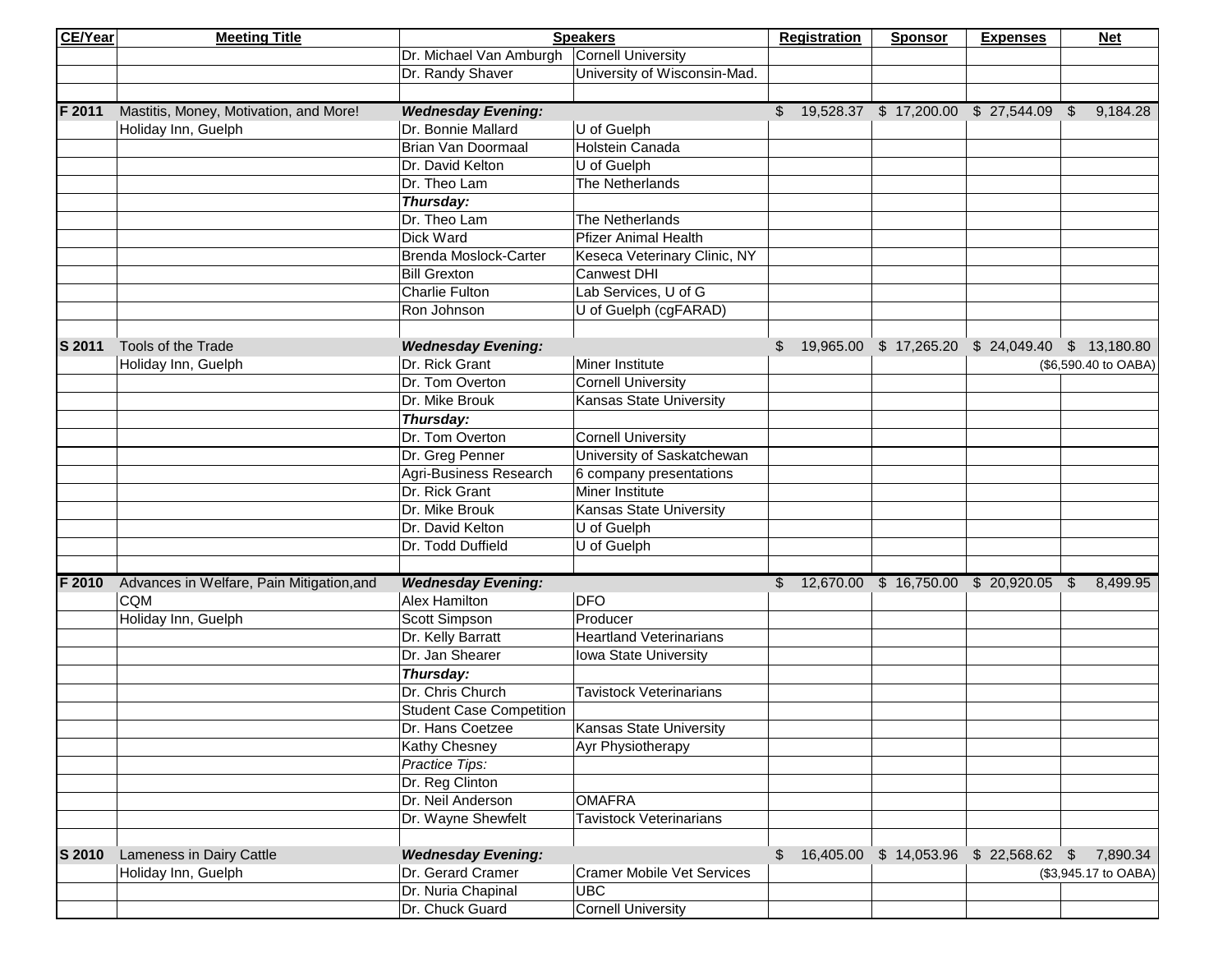| CE/Year | <b>Meeting Title</b>                |                                 | <b>Speakers</b>                | <b>Registration</b>                                 | <b>Sponsor</b>                   | <b>Expenses</b>      | <b>Net</b>           |  |
|---------|-------------------------------------|---------------------------------|--------------------------------|-----------------------------------------------------|----------------------------------|----------------------|----------------------|--|
|         | Dynamics of Liquid & Forage Feeding | Thursday:                       |                                |                                                     |                                  |                      |                      |  |
|         |                                     | Dr. Robert Corbett              | Dairy Production, Utah         |                                                     |                                  |                      |                      |  |
|         |                                     | Dr. Neil Anderson               | <b>OMAFRA</b>                  |                                                     |                                  |                      |                      |  |
|         |                                     | Dr. Keith Bolsen                | Kansas State University        |                                                     |                                  |                      |                      |  |
|         |                                     | Dr. Mary Beth Hall              | <b>USDA</b>                    |                                                     |                                  |                      |                      |  |
|         |                                     | Dr. Bill Seglar                 | Pioneer Hi-Bred                |                                                     |                                  |                      |                      |  |
|         |                                     |                                 |                                |                                                     |                                  |                      |                      |  |
| F 2009  | Milk: It Is Quality That Matters    | <b>Wednesday Evening:</b>       |                                | $$11,140.00$$ \$ 12,200.00 \$ 17,859.53             |                                  |                      | 5,480.47<br>\$       |  |
|         | Holiday Inn, Guelph                 | Dr. Roger Cady                  | Elanco                         |                                                     |                                  |                      |                      |  |
|         |                                     | Dr. Phil Meadows                | <b>Mitchell Vet Services</b>   |                                                     |                                  |                      |                      |  |
|         |                                     | Jeromy Ten Hag                  | <b>Canwest DHI</b>             |                                                     |                                  |                      |                      |  |
|         |                                     | Dr. Ewen Ferguson               | Ferguson & Walsh Vet Serv      |                                                     |                                  |                      |                      |  |
|         |                                     | Thursday:                       |                                |                                                     |                                  |                      |                      |  |
|         |                                     | Dr. Andrew Johnson              | <b>Total Herd Mgmt Systems</b> |                                                     |                                  |                      |                      |  |
|         |                                     | Dr. Jodi Wallace                | Ormstown Vet Hospital          |                                                     |                                  |                      |                      |  |
|         |                                     | <b>Student Case Competition</b> |                                |                                                     |                                  |                      |                      |  |
|         |                                     | Dr. Ann Godkin                  | Johne's Update                 |                                                     |                                  |                      |                      |  |
|         |                                     | Dr. Roger Cady                  | Elanco                         |                                                     |                                  |                      |                      |  |
|         |                                     | George MacNaughton              | <b>DFO</b>                     |                                                     |                                  |                      |                      |  |
|         |                                     | Practice Tips:                  |                                |                                                     |                                  |                      |                      |  |
|         |                                     | Dr. Jamie Hobson                | Eldale Vet                     |                                                     |                                  |                      |                      |  |
|         |                                     | Dr. Warren Skippon              | <b>CVMA</b>                    |                                                     |                                  |                      |                      |  |
|         |                                     | Dr. Lance Males                 | Temiskaming Vet                |                                                     |                                  |                      |                      |  |
|         |                                     | Dr. John Hunt                   | Newry Vet                      |                                                     |                                  |                      |                      |  |
|         |                                     |                                 |                                |                                                     |                                  |                      |                      |  |
| S 2009  | Milking It For All Its Worth        | Dr. Ynte Schukken               | QMPS, Cornell                  | \$ 16,569.69 \$ 12,750.00 \$ 18,111.77 \$ 11,207.92 |                                  |                      |                      |  |
|         | Holiday Inn, Guelph                 | Dr. Peter Robinson              | <b>UC Davis</b>                |                                                     |                                  | (\$5,603.96 to OABA) |                      |  |
|         |                                     | Dr. Bill Stone                  | Diamond V                      |                                                     |                                  |                      |                      |  |
|         |                                     | Rob Foreman                     | OABA/PMT                       |                                                     |                                  |                      |                      |  |
|         |                                     | <b>Ron Piett</b>                | AgriFood Labs                  |                                                     |                                  |                      |                      |  |
|         |                                     | Dr. Doug Reinemann              | <b>UW</b> - Madison            |                                                     |                                  |                      |                      |  |
|         |                                     |                                 |                                |                                                     |                                  |                      |                      |  |
| F 2008  | Bovine Business and BVD             | Dave LeGault                    | Ward & Uptigrove               | \$                                                  | 6,795.00 \$ 6,000.00 \$ 9,275.50 |                      | \$3,519.50           |  |
|         | Holiday Inn, Guelph                 | Dr. Rob Bell                    | Pfizer                         |                                                     |                                  |                      |                      |  |
|         |                                     | Dr. John Campbell               | <b>Western College</b>         |                                                     |                                  |                      |                      |  |
|         |                                     | Jack Rodenburg                  | DairyLogix                     |                                                     |                                  |                      |                      |  |
|         |                                     | Daniel Grooms                   | Michigan State University      |                                                     |                                  |                      |                      |  |
|         |                                     | <b>Practice Tips:</b>           |                                |                                                     |                                  |                      |                      |  |
|         |                                     | Dr. Henry Ceelen                | Grenville-Dundas Vet           |                                                     |                                  |                      |                      |  |
|         |                                     | Dr. Rod Wieringa                | <b>Listowel Vet</b>            |                                                     |                                  |                      |                      |  |
|         |                                     | Dr. Harold Ledermueller         | Kirkton Vet                    |                                                     |                                  |                      |                      |  |
|         |                                     | Dr. Bill Grexton                | Canwest DHI                    |                                                     |                                  |                      |                      |  |
|         |                                     |                                 |                                |                                                     |                                  |                      |                      |  |
| S 2008  | Innovative Trends in the Dairy      | Dr. Gabriella Varga             | Penn State                     | \$ 10,728.64 \$ 7,000.00 \$ 15,090.17               |                                  |                      | \$2,638.47           |  |
|         | Industry                            | Ev Thomas                       | Miner Institute                |                                                     |                                  |                      | (\$1,319.24 to OABA) |  |
|         | Holiday Inn, Guelph                 | Dr. Sandra Godden               | U of Minnesota                 |                                                     |                                  |                      |                      |  |
|         |                                     | Dr. Rob Tremblay                | Boehringer                     |                                                     |                                  |                      |                      |  |
|         |                                     | Dr. Dave Beede                  | Michigan State                 |                                                     |                                  |                      |                      |  |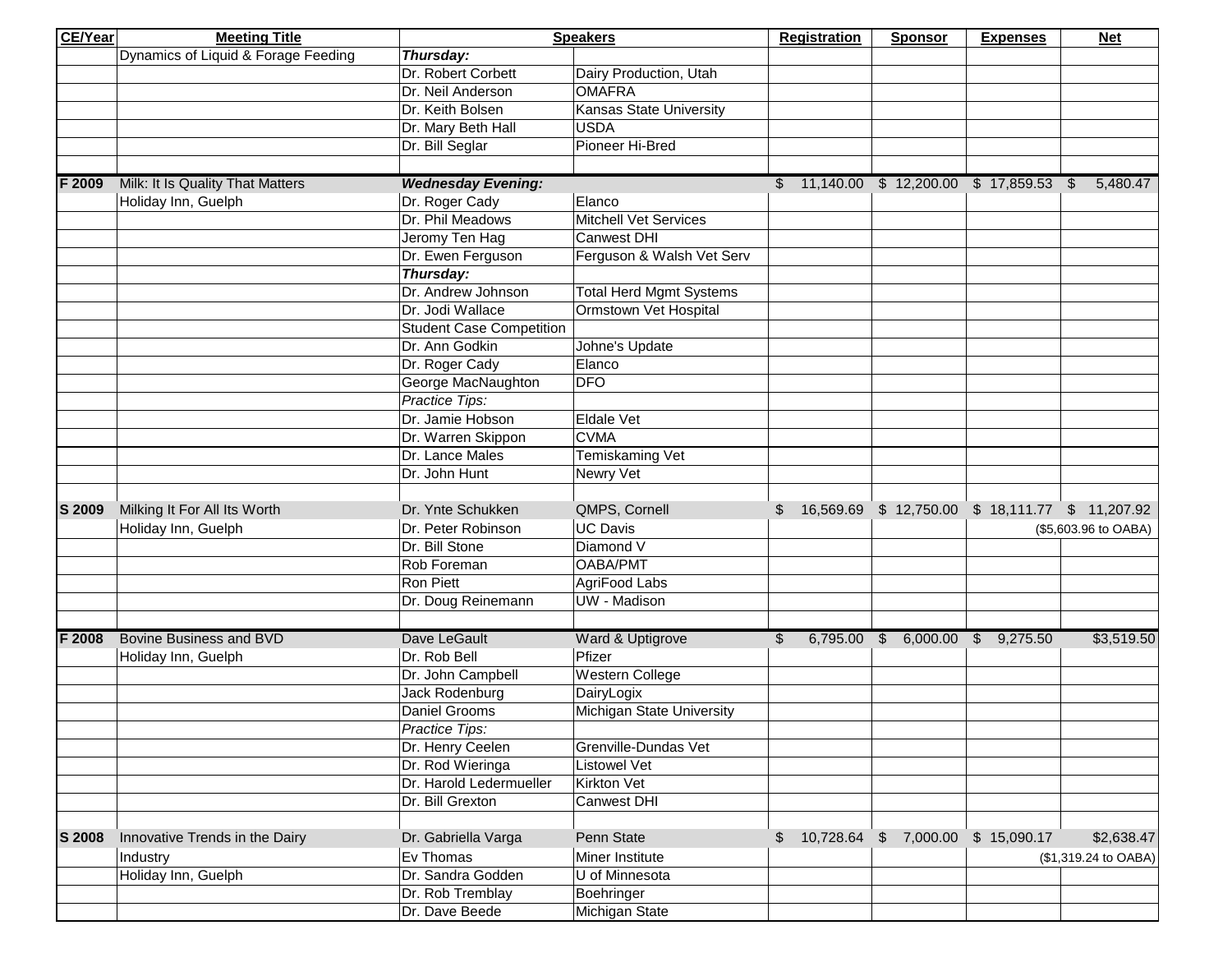| CE/Year | <b>Meeting Title</b>                  |                      | <b>Speakers</b>                  | <b>Registration</b>        | <b>Sponsor</b>            | <b>Expenses</b> | <b>Net</b>           |
|---------|---------------------------------------|----------------------|----------------------------------|----------------------------|---------------------------|-----------------|----------------------|
|         |                                       | Dr. Al Kertz         | Andhil Dairy                     |                            |                           |                 |                      |
|         |                                       | <b>Bobby Seeber</b>  | <b>OMAFRA</b>                    |                            |                           |                 |                      |
|         |                                       |                      |                                  |                            |                           |                 |                      |
| F 2007  | <b>Current Techniques in Bovine</b>   | Dr. Andre Desrochers | <b>University of Montreal</b>    | \$<br>5,425.00             | \$5,500.00                | \$9,848.23      | \$1,076.77           |
|         | Surgery and Pain Management           | Dr. Melissa Sinclair | <b>OVC</b>                       |                            |                           |                 |                      |
|         | Holiday Inn, Guelph                   | Brian Van Doormal    | Can. Dairy Network               |                            |                           |                 |                      |
|         |                                       | Dr. Reg Clinton      | <b>Kirkton Vet Services</b>      |                            |                           |                 |                      |
|         |                                       | Dr. Denis Harvey     | <b>University of Montreal</b>    |                            |                           |                 |                      |
|         |                                       | Dr. Chuck Guard      | <b>Cornell University</b>        |                            |                           |                 |                      |
|         |                                       |                      |                                  |                            |                           |                 |                      |
| S 2007  | You Are What You Eat: Intake and      | Dr. Mike Allen       | Michigan State U                 | $\mathcal{S}$<br>10,195.00 | $$6,500.00$$ \$ 13,844.43 |                 | \$2,850.57           |
|         | Feed Efficiency in the Dairy Cow      | Dr. Trevor DeVries   | U of G, Kemptville College       |                            |                           |                 | (\$1,425.29 to OABA) |
|         | Holiday Inn, Guelph                   | Dr. Lon Whitlow      | North Carolina State U           |                            |                           |                 |                      |
|         |                                       | Dr. Ewen Ferguson    | Ferguson Vet Services            |                            |                           |                 |                      |
|         |                                       | Dr. Dan Ganesh       | New Life Mills                   |                            |                           |                 |                      |
|         |                                       | Dr. Mike Socha       | Zinpro Corporation               |                            |                           |                 |                      |
| F 2006  | Reproductive Symposium                | Dr. Jeff Stevenson   | Kansas State U                   | \$7,655.00                 | \$7,000.00                | \$8,072.07      | \$6,582.93           |
|         | Holiday Inn, Guelph                   | Dr. Stephen LeBlanc  | U of G                           |                            |                           |                 |                      |
|         |                                       | Dr. Rob Walsh        | $\overline{U}$ of $\overline{G}$ |                            |                           |                 |                      |
|         |                                       | Dr. Ewen Ferguson    | Ferguson Vet Services            |                            |                           |                 |                      |
|         |                                       |                      |                                  |                            |                           |                 |                      |
| S 2006  | Managing Milk Components. What        | George MacNaughton   | <b>DFO</b>                       | \$9,050.00                 | \$7,039.75                | \$10,423.58     | \$5,666.17           |
|         | Does the Future Hold?                 | Dr. Charles Staples  | U of Florida                     |                            |                           |                 | (\$2,433.09 to OABA) |
|         | Holiday Inn, Guelph                   | Dr. Dick Wallace     | U of Illinois                    |                            |                           |                 |                      |
|         |                                       | Al Mussell           | George Morris Centre             |                            |                           |                 |                      |
| F 2005  | Updates on Dairy Disease and          | Dr. Simon Peek       | U of Wisconsin-Madison           | \$5,100.00                 | \$5,750.00                | \$8,220.59      | \$2,629.41           |
|         | <b>Production Medicine Strategies</b> | Dr. Nigel Cook       | U of Wisconsin-Madison           |                            |                           |                 |                      |
|         | Holiday Inn, Guelph                   |                      |                                  |                            |                           |                 |                      |
|         |                                       |                      |                                  |                            |                           |                 |                      |
| S 2005  | Musings at the Parlour: Dairy Cow     | Dr. Gabriella Varga  | Pennsylvania State U             | \$10,455.00                | \$7,000.00                | \$8,494.83      | \$8,960.17           |
|         | Nutrition and Management              | Dr. Stephen LeBlanc  | <b>OVC</b>                       |                            |                           |                 | (\$4,278.33 to OABA) |
|         | Holiday Inn, Guelph                   | Dr. Elliott Block    | Church & Dwight Co.              |                            |                           |                 |                      |
|         |                                       | Dr. Donald Sockett   | Wisconsin Diagnostic Vet Lab     |                            |                           |                 |                      |
|         |                                       | Dr. Steven Hendrick  | <b>OVC</b>                       |                            |                           |                 |                      |
|         |                                       |                      |                                  |                            |                           |                 |                      |
| F 2004  | Calving and Neonatal Calf Management  | Dr. Maarten Drost    | U of Florida                     | \$6,430.00                 | \$6,000.00                | \$7,836.76      | \$4,593.24           |
|         | Holiday Inn, Guelph                   | Dr. Shelia McGuirk   | U of Wisconsin-Madison           |                            |                           |                 |                      |
| S 2004  | Maximizing Dairy Farm Efficiency      | Dr. Rick Grant       | Miner Institute                  | \$6,570.00                 | \$2,500.00                | \$5,074.93      | \$3,995.07           |
|         | Workshop                              | Dr. Ewen Ferguson    | Ferguson Vet Services            |                            |                           |                 |                      |
|         | Holiday Inn, Guelph                   | Jack Rodenburg       | <b>OMAFRA</b>                    |                            |                           |                 | (\$948.50 to OABA)   |
|         |                                       |                      | <b>OMAFRA</b>                    |                            |                           |                 |                      |
|         |                                       | Joel Bagg            |                                  |                            |                           |                 |                      |
| F 2003  | National and Farm Biosecurity.        | Dr. Brian Evans      | <b>CFIA</b>                      | \$7,090.00                 | \$6,960.00                | \$7,873.76      | \$6,176.24           |
|         | Why and How?                          | Dr. Paul Kitching    | <b>CFIA</b>                      |                            |                           |                 |                      |
|         |                                       |                      |                                  |                            |                           |                 |                      |